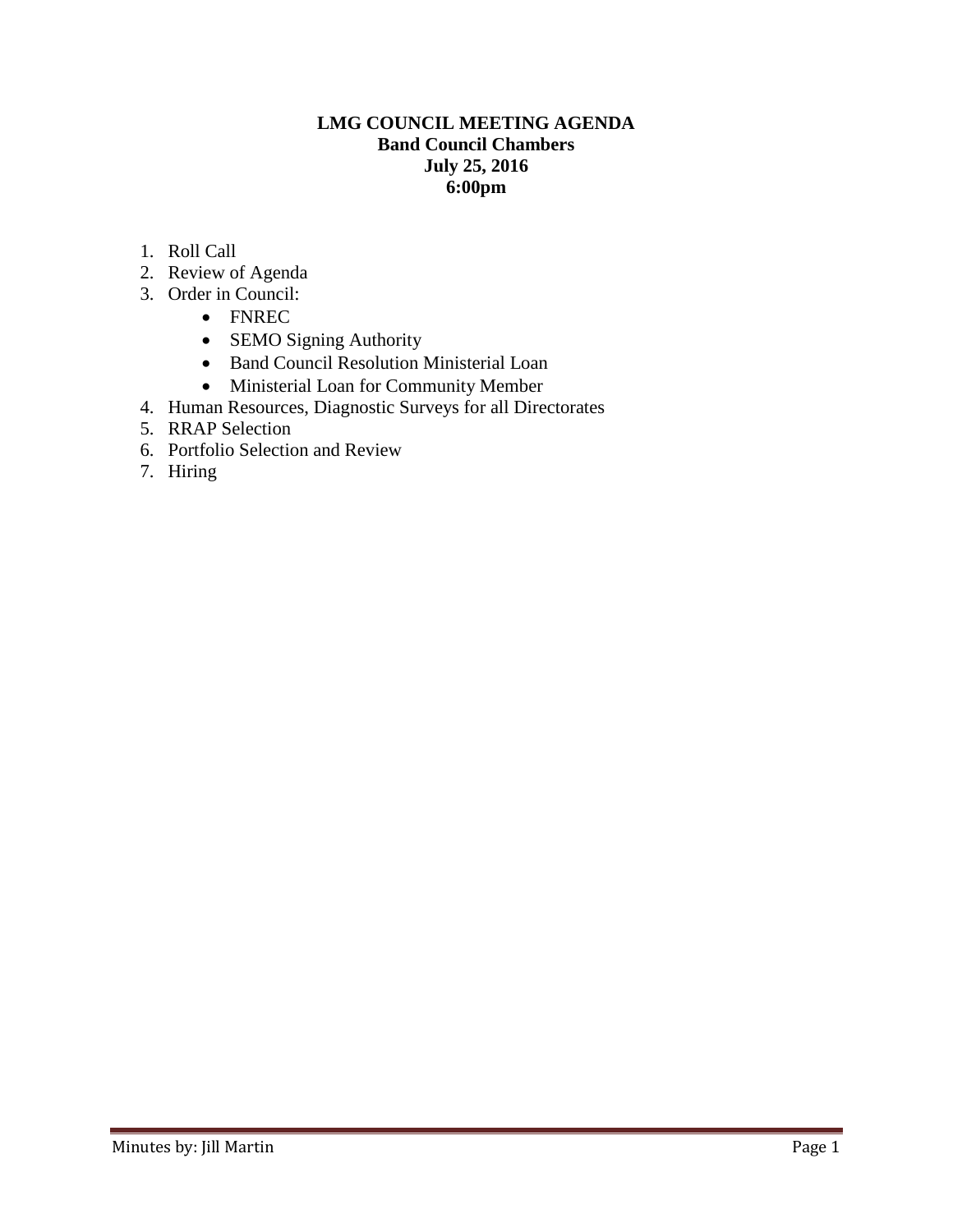# **1. Roll Call**

# **LMG COUNCIL ATTENDEES:**

Chief Darcy Gray Councillor Lloyd Alcon Councillor Lorna Sook Councillor Calvin Barnaby Councillor John Murvin Vicaire Councillor Sky Metallic Councillor Sheila Swasson Councillor Dr. Cathy Martin Councillor Wendell Metallic Councillor Gordon Isaac Jr.

#### **Absent:**

Councillor Kevin Methot Councillor Annette Barnaby (Bingo) Councillor Chris Wysote (Sundance)

## **2. Adoption of the Agenda**

A motion was presented to accept the agenda with one item of welcome sign added onto the Agenda.

Moved: Councillor Calvin Barnaby Second: Councillor Lloyd Alcon Passed: Passed

#### **3. Order in Council FNEC Representative**

The OIC for FNEC representative was presented and it was tabled the OIC until the August 2 meeting.

#### **4. Order in Council SEMO Signing Authority**

The Order in Council for SEMO Signing Authority was presented. It was indicated that Christine (Tina) Barnaby will have signing Authority on all SEMO reports.

Moved: Councillor Lorna Sook Second: Councillor Dr. Cathy Martin Passed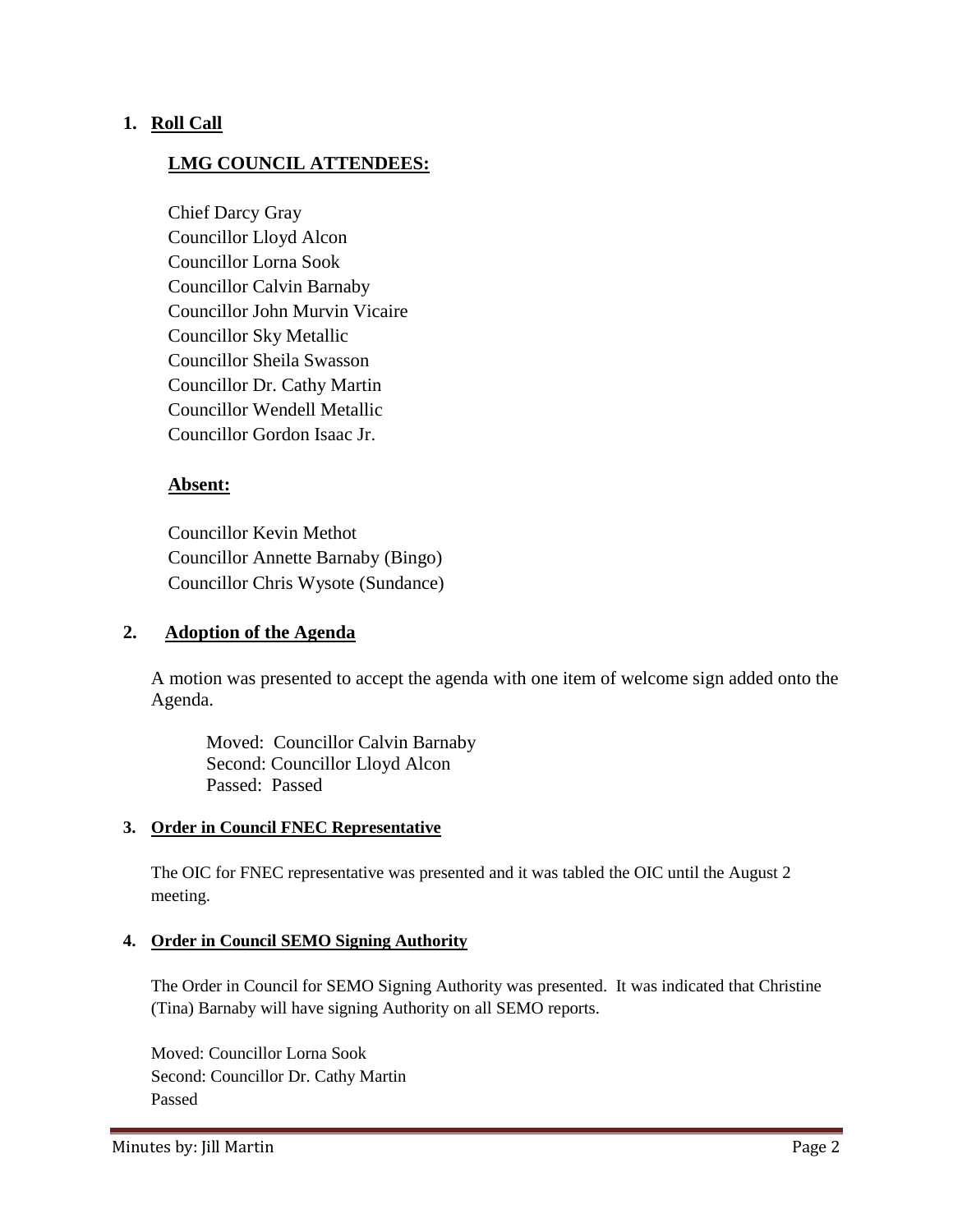## **5. Ministerial Loan Band Council Resolution**

Ministerial Loan for the band council resolution was discussed. The OIC was for a loan for 10 Housing Units. It was requested that a detailed budget be represented for each home being built.

Moved: Councillor Calvin Barnaby Second: Councillor Gordon Isaac Jr. Abstain: Councillor Sky Metallic Passed

## **6. Ministerial Loan for Community Member**

An OIC was presented for a community member loan. They were approved by the bank, and building a home by themselves.

Moved: Councillor Dr. Cathy Martin Second: Councillor Calvin Barnaby Passed

#### **7. Human Resources, Diagnostic Survey for all Directorates**

A letter was presented from HR requesting to do a survey on all directorates to see what their role is. The survey is to improve the operations of LMG. All the information collected will be provided to staff. The survey will help improve LMG programs.

Moved: Councillor Dr. Cathy Martin Second: Councillor Lorna Sook Abstain: Councillor Sky Metallic Passed

## **8. RRAP Selection**

It was decided that 16 applications will be submitted to INAC, with maximized funds available. Waiting for response from INAC.

## **9. Portfolio Selection and Review**

Discussion in regards to portfolios took place. Each councillor had the opportunity to discuss their interest in what portfolio they want. Documents on the descriptions of each portfolio were presented and council will review and make changes, and final portfolios will be picked at the next duly convened meeting.

#### **10. Hiring**

Discussion on hiring took place, the difference between part time and seasonal workers. Request